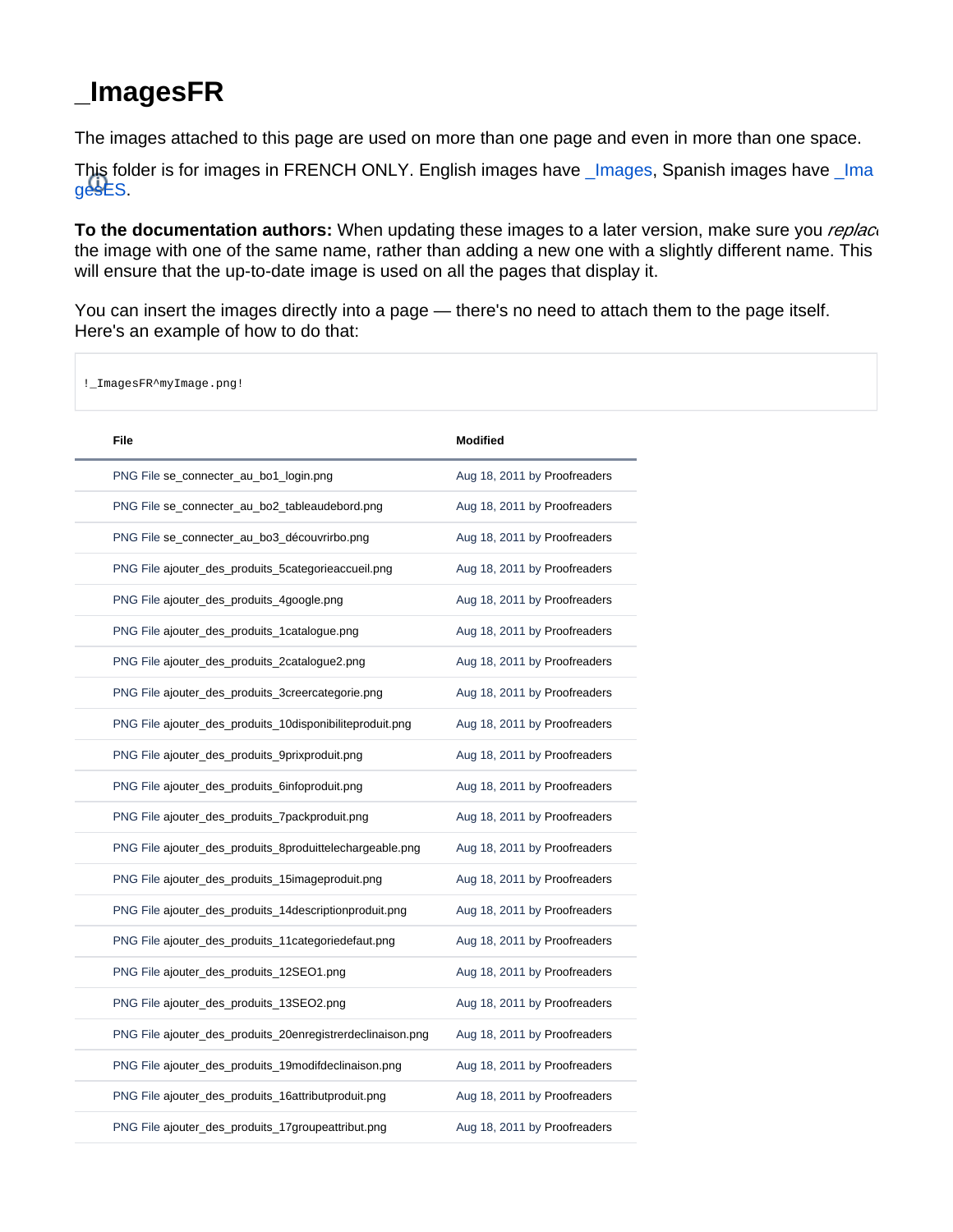| PNG File ajouter_des_produits_18declinaison.png            | Aug 18, 2011 by Proofreaders |
|------------------------------------------------------------|------------------------------|
| PNG File ajouter_des_produits_25declinaisonmanuelle.png    | Aug 18, 2011 by Proofreaders |
| PNG File ajouter_des_produits_24ficheproduit.png           | Aug 18, 2011 by Proofreaders |
| PNG File ajouter_des_produits_21prixspecifique.png         | Aug 18, 2011 by Proofreaders |
| PNG File ajouter_des_produits_22prixspecifiqueform.png     | Aug 18, 2011 by Proofreaders |
| PNG File ajouter_des_produits_23resumeprixspecifique.png   | Aug 18, 2011 by Proofreaders |
| PNG File ajouter_des_produits_30caracteristiqueproduit.png | Aug 18, 2011 by Proofreaders |
| PNG File ajouter_des_produits_29generateurdeclinaison.png  | Aug 18, 2011 by Proofreaders |
| PNG File ajouter_des_produits_26prixdeclinaison.png        | Aug 18, 2011 by Proofreaders |
| PNG File ajouter_des_produits_27ajoutdeclinaison.png       | Aug 18, 2011 by Proofreaders |
| PNG File ajouter_des_produits_28declinaisonavancee.png     | Aug 18, 2011 by Proofreaders |
| PNG File ajouter_des_produits_35personnalisation2.png      | Aug 18, 2011 by Proofreaders |
| PNG File ajouter_des_produits_34personnalisation.png       | Aug 18, 2011 by Proofreaders |
| PNG File ajouter_des_produits_31creercaracteristique.png   | Aug 18, 2011 by Proofreaders |
| PNG File ajouter_des_produits_32creervaleur.png            | Aug 18, 2011 by Proofreaders |
| PNG File ajouter_des_produits_33creervaleur2.png           | Aug 18, 2011 by Proofreaders |
| PNG File ajouter_des_produits_36piecejointe.png            | Aug 18, 2011 by Proofreaders |
| PNG File ajouter_des_produits_37telechargerPJ.png          | Aug 18, 2011 by Proofreaders |
| PNG File ajouter_des_produits_38ajoutPJ.png                | Aug 18, 2011 by Proofreaders |
| PNG File gérer_clients_5infoclientrequise.png              | Aug 18, 2011 by Proofreaders |
| PNG File gérer_clients_4adresseclient.png                  | Aug 18, 2011 by Proofreaders |
| PNG File gérer_clients_1ongletclient.png                   | Aug 18, 2011 by Proofreaders |
| PNG File gérer_clients_2ajoutclient.png                    | Aug 18, 2011 by Proofreaders |
| PNG File gérer_clients_3infoclient.png                     | Aug 18, 2011 by Proofreaders |
| PNG File gérer_clients_9rechercheclient2.png               | Aug 18, 2011 by Proofreaders |
| PNG File gérer_clients_6groupeclient.png                   | Aug 18, 2011 by Proofreaders |
| PNG File gérer_clients_7ajoutgroupe.png                    | Aug 18, 2011 by Proofreaders |
| PNG File gérer_clients_8rechercheclient1.png               | Aug 18, 2011 by Proofreaders |
| PNG File gérer_clients_10rechercheclient3.png              | Aug 18, 2011 by Proofreaders |
| PNG File gérer_clients_11panier.png                        | Aug 18, 2011 by Proofreaders |
| PNG File 005-catalogue-marqueFrontOffice.png               | Aug 18, 2011 by Proofreaders |
| PNG File 004-catalogue-marqueNouvelle.png                  | Aug 18, 2011 by Proofreaders |
| PNG File 001-catalogue.png                                 | Aug 18, 2011 by Proofreaders |
| PNG File 002-catalogue-suivi.png                           | Aug 18, 2011 by Proofreaders |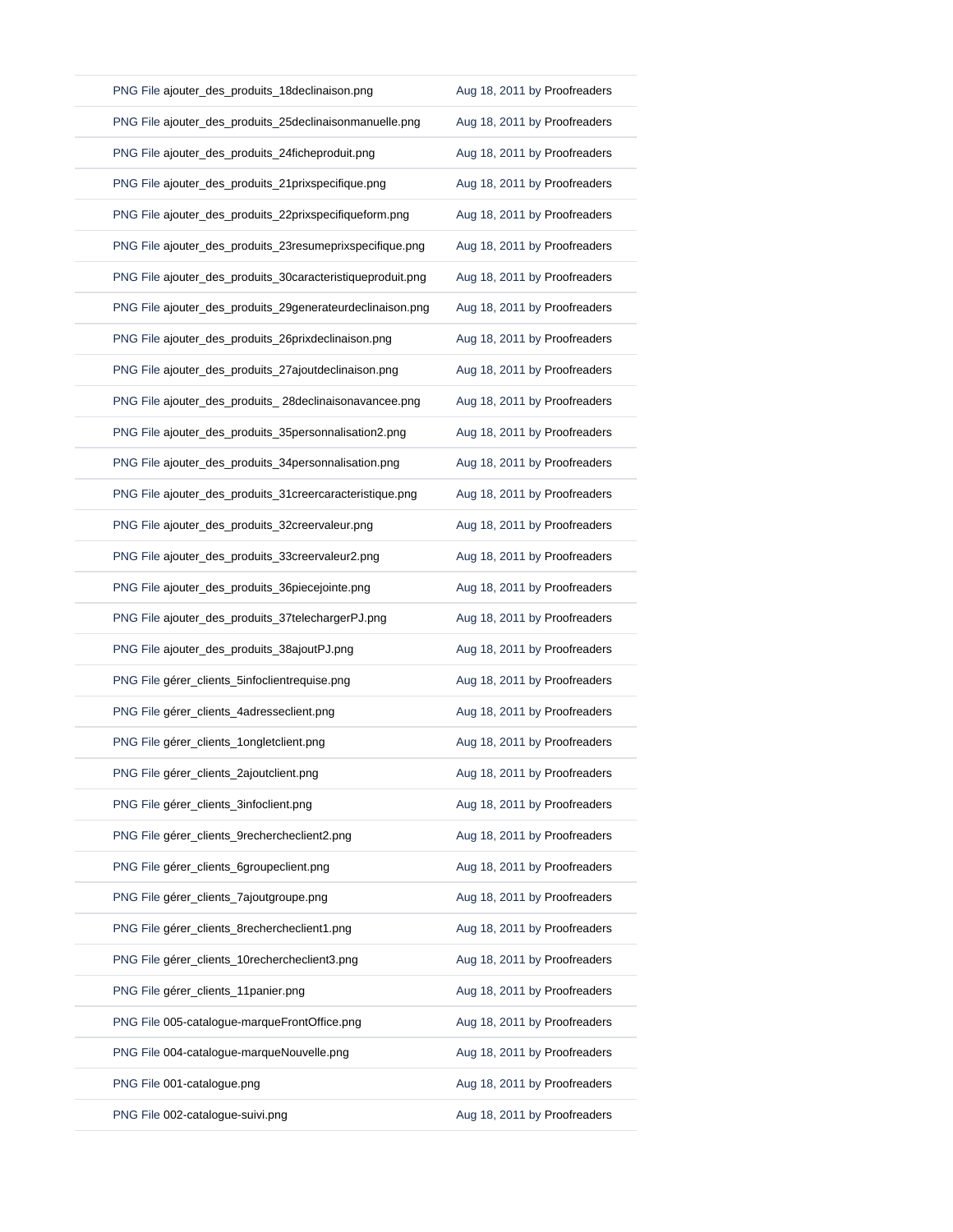| PNG File 003-catalogue-marques.png                | Aug 18, 2011 by Proofreaders |
|---------------------------------------------------|------------------------------|
| PNG File 010-catalogue-sceneCategoerie.png        | Aug 18, 2011 by Proofreaders |
| PNG File 009-catalogue-sceneConfig.png            | Aug 18, 2011 by Proofreaders |
| PNG File 006-catalogue-fournisseurs.png           | Aug 18, 2011 by Proofreaders |
| PNG File 007-catalogue-scenes.png                 | Aug 18, 2011 by Proofreaders |
| PNG File 008-catalogue-sceneNouvelle.png          | Aug 18, 2011 by Proofreaders |
| PNG File 014-catalogue-tagRecherche.png           | Aug 18, 2011 by Proofreaders |
| PNG File 011-catalogue-scenefinale.png            | Aug 18, 2011 by Proofreaders |
| PNG File 012-catalogue-tag.png                    | Aug 18, 2011 by Proofreaders |
| PNG File 013-catalogue-tagNouveau.png             | Aug 18, 2011 by Proofreaders |
| PNG File 005-transport-etatNouveau.png            | Aug 19, 2011 by Proofreaders |
| PNG File 004-transport-etats.png                  | Aug 19, 2011 by Proofreaders |
| PNG File 001-transport.png                        | Aug 19, 2011 by Proofreaders |
| PNG File 002-transport-transporteurs.png          | Aug 19, 2011 by Proofreaders |
| PNG File 003-transport-transporteurNouveau.png    | Aug 19, 2011 by Proofreaders |
| PNG File 010-transport-zoneNouvelle.png           | Aug 19, 2011 by Proofreaders |
| PNG File 009-transport-zones.png                  | Aug 19, 2011 by Proofreaders |
| PNG File 006-transport-pays.png                   | Aug 19, 2011 by Proofreaders |
| PNG File 007-transport-paysDefaut.png             | Aug 19, 2011 by Proofreaders |
| PNG File 008-transport-paysNouveau.png            | Aug 19, 2011 by Proofreaders |
| PNG File 015-transport2.png                       | Aug 19, 2011 by Proofreaders |
| PNG File 014-transport-trancheDePoidsNouvelle.png | Aug 19, 2011 by Proofreaders |
| PNG File 011-transport-trancheDePrix.png          | Aug 19, 2011 by Proofreaders |
| PNG File 012-transport-trancheDePrixNouvelle.png  | Aug 19, 2011 by Proofreaders |
| PNG File 013-transport-trancheDePoids.png         | Aug 19, 2011 by Proofreaders |
| PNG File 005-paiement-frontOffice.png             | Aug 19, 2011 by Proofreaders |
| PNG File 004-paiement-module-virement.png         | Aug 19, 2011 by Proofreaders |
| PNG File 001-paiement.png                         | Aug 19, 2011 by Proofreaders |
| PNG File 002-paiement-module.png                  | Aug 19, 2011 by Proofreaders |
| PNG File 003-paiement-module-comptant.png         | Aug 19, 2011 by Proofreaders |
| PNG File 010-paiement-module-authorizeNet.png     | Aug 19, 2011 by Proofreaders |
| PNG File 009-paiement-frontOffice-cheque.png      | Aug 19, 2011 by Proofreaders |
| PNG File 006-paiement-frontOffice-virement.png    | Aug 19, 2011 by Proofreaders |
| PNG File 007-paiement-frontOffice-virement2.png   | Aug 19, 2011 by Proofreaders |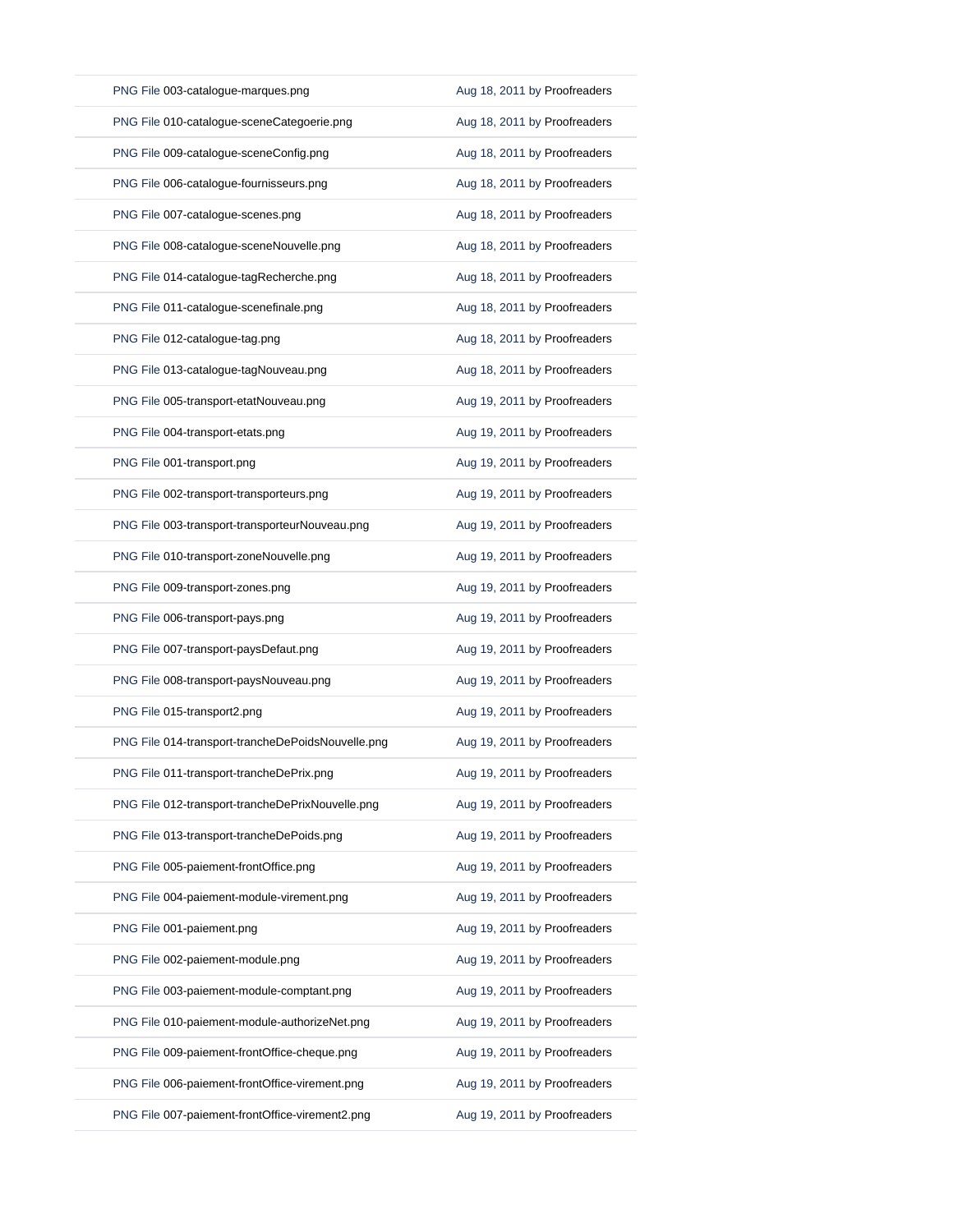| PNG File 008-paiement-module-cheque.png            | Aug 19, 2011 by Proofreaders |
|----------------------------------------------------|------------------------------|
| PNG File 015-paiement-module-moneyBookers.png      | Aug 19, 2011 by Proofreaders |
| PNG File 014-paiement-module-hiPay.png             | Aug 19, 2011 by Proofreaders |
| PNG File 011-paiement-module-cashTicket.png        | Aug 19, 2011 by Proofreaders |
| PNG File 012-paiement-module-dibs.png              | Aug 19, 2011 by Proofreaders |
| PNG File 013-paiement-module-googleCheckout.png    | Aug 19, 2011 by Proofreaders |
| PNG File 020-paiement3.png                         | Aug 19, 2011 by Proofreaders |
| PNG File 019-paiement2.png                         | Aug 19, 2011 by Proofreaders |
| PNG File 016-paiement-module-ogzone.png            | Aug 19, 2011 by Proofreaders |
| PNG File 017-paiement-module-paypal.png            | Aug 19, 2011 by Proofreaders |
| PNG File 018-paiement-module-paySafeCard.png       | Aug 19, 2011 by Proofreaders |
| PNG File 025-paiement-taxe.png                     | Aug 19, 2011 by Proofreaders |
| PNG File 024-paiement-deviseNouvelle.png           | Aug 19, 2011 by Proofreaders |
| PNG File 021-paiement4.png                         | Aug 19, 2011 by Proofreaders |
| PNG File 022-paiement-devise.png                   | Aug 19, 2011 by Proofreaders |
| PNG File 023-paiement-devise2.png                  | Aug 19, 2011 by Proofreaders |
| PNG File 030-paiement-regleDeTaxe.png              | Aug 19, 2011 by Proofreaders |
| PNG File 029-paiement-taxeNouvelle.png             | Aug 19, 2011 by Proofreaders |
| PNG File 026-paiement-taxe2.png                    | Aug 19, 2011 by Proofreaders |
| PNG File 027-catalogue-prixProduit.png             | Aug 19, 2011 by Proofreaders |
| PNG File 028-paiement-ecoTaxFront.png              | Aug 19, 2011 by Proofreaders |
| PNG File 035-panier.png                            | Aug 19, 2011 by Proofreaders |
| PNG File 034-paiement-bonDeReductionFront.png      | Aug 19, 2011 by Proofreaders |
| PNG File 031-paiement-regleDeTaxeNouvelle.png      | Aug 19, 2011 by Proofreaders |
| PNG File 032-paiement-bonDeReduction.png           | Aug 19, 2011 by Proofreaders |
| PNG File 033-paiement-bonDeReductionNouveau.png    | Aug 19, 2011 by Proofreaders |
| PNG File 036-panier2.png                           | Aug 19, 2011 by Proofreaders |
| PNG File 005-commandes-imprimerPdfFront.png        | Aug 22, 2011 by Proofreaders |
| PNG File 004-commandes-factures.png                | Aug 22, 2011 by Proofreaders |
| PNG File 001-Commandes.png                         | Aug 22, 2011 by Proofreaders |
| PNG File 002-commandes-johnDoe.png                 | Aug 22, 2011 by Proofreaders |
| PNG File 003-commandes-johnDoe-message.png         | Aug 22, 2011 by Proofreaders |
| PNG File 010-commandes-avoir.png                   | Aug 22, 2011 by Proofreaders |
| PNG File 009-commandes-retourProduitFormulaire.png | Aug 22, 2011 by Proofreaders |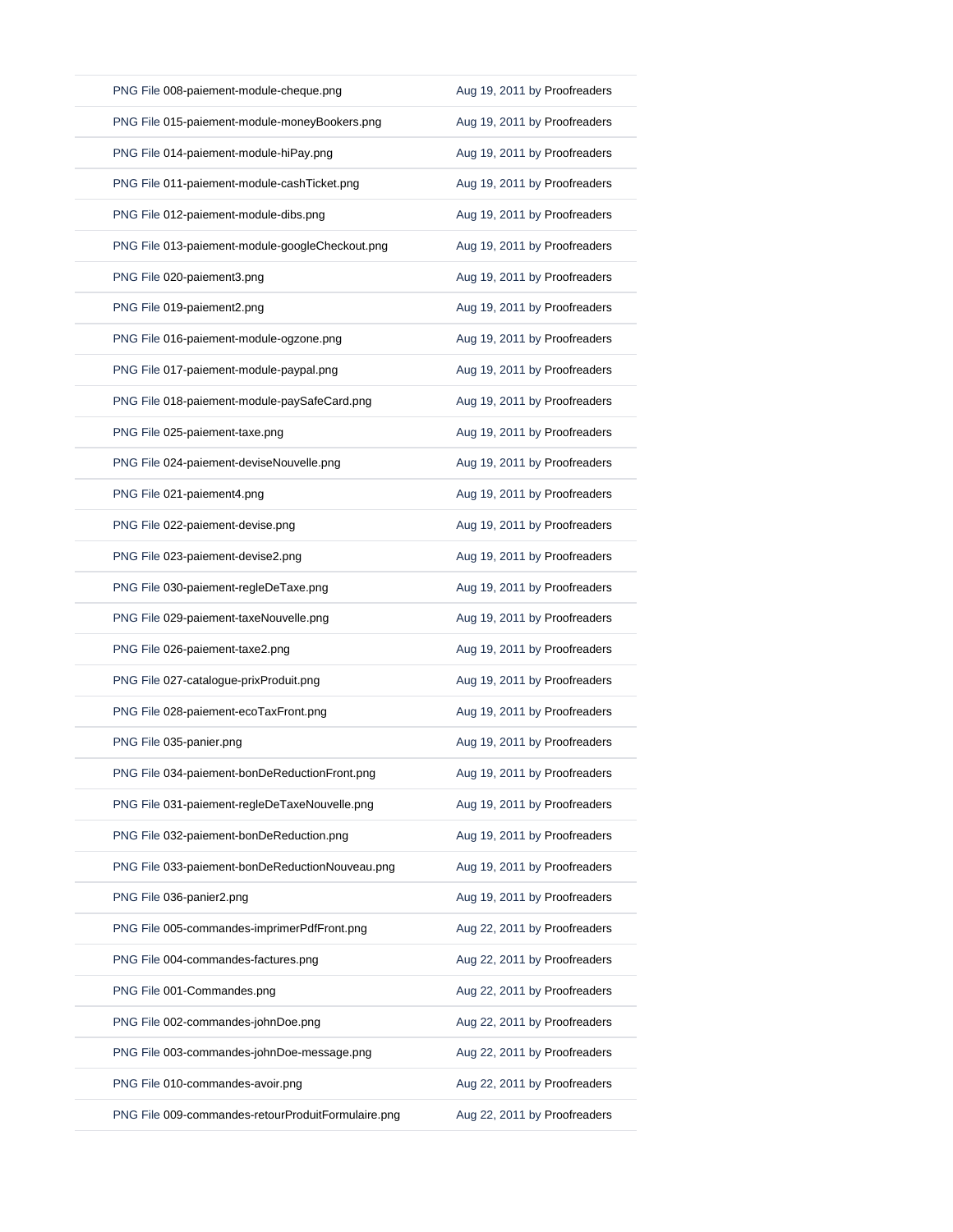| PNG File 006-commandes-retourProduit.png               | Aug 22, 2011 by Proofreaders    |
|--------------------------------------------------------|---------------------------------|
| PNG File 007-commandes-retourProduitFront.png          | Aug 22, 2011 by Proofreaders    |
| PNG File 008-commandes-retourProduit2.png              | Aug 22, 2011 by Proofreaders    |
| PNG File 015-commandes-messageFront.png                | Aug 22, 2011 by Proofreaders    |
| PNG File 014-commandes-avoirFront.png                  | Aug 22, 2011 by Proofreaders    |
| PNG File 011-commandes-avoir2.png                      | Aug 22, 2011 by Proofreaders    |
| PNG File 012-commandes-avoir3.png                      | Aug 22, 2011 by Proofreaders    |
| PNG File 013-commandes-retourProduitFront2.png         | Aug 22, 2011 by Proofreaders    |
| PNG File 020-commandes-messagePredefini.png            | Aug 22, 2011 by Proofreaders    |
| PNG File 019-commandes-statut2.png                     | Aug 22, 2011 by Proofreaders    |
| PNG File 016-commandes-messageBack.png                 | Aug 22, 2011 by Proofreaders    |
| PNG File 017-commandes-Statut.png                      | Aug 22, 2011 by Proofreaders    |
| PNG File 018-commandes-statutNouveau.png               | Aug 22, 2011 by Proofreaders    |
| PNG File 003-commandes-nouveauMessage.png              | Aug 22, 2011 by Proofreaders    |
| PNG File 005-statistiques-moteurDeRecherche.png        | Aug 23, 2011 by Proofreaders    |
| PNG File 004-statistiques-configuration.png            | Aug 23, 2011 by Proofreaders    |
| PNG File 001-statistiques.png                          | Aug 23, 2011 by Proofreaders    |
| PNG File 002-statistiques-navigation.png               | Aug 23, 2011 by Proofreaders    |
| PNG File 003-statistiques-paramètres.png               | Aug 23, 2011 by Proofreaders    |
| PNG File 006-statistiques-moteurDeRechercheNouveau.png | Aug 23, 2011 by Proofreaders    |
| PNG File 007-statistiques-siteAffluent.png             | Aug 23, 2011 by Proofreaders    |
| PNG File 008-statistiques-siteAffluentNouveau.png      | Aug 23, 2011 by Proofreaders    |
| JPEG File 014-transport-taxes1.jpg                     | Aug 24, 2011 by Xavier Borderie |
| JPEG File 015-transport-taxes2.jpg                     | Aug 24, 2011 by Xavier Borderie |
| JPEG File phpymadmin-export.jpg                        | Aug 24, 2011 by Xavier Borderie |
| PNG File 005-module-TVA.png                            | Aug 26, 2011 by Proofreaders    |
| PNG File 004-module-twenga.png                         | Aug 26, 2011 by Proofreaders    |
| PNG File 001-module.png                                | Aug 26, 2011 by Proofreaders    |
| PNG File 002-module-icône.png                          | Aug 26, 2011 by Proofreaders    |
| PNG File 003-module-googleSiteMap.png                  | Aug 26, 2011 by Proofreaders    |
| PNG File 010-module-promotionFront.png                 | Aug 26, 2011 by Proofreaders    |
| PNG File 009-module-cadeauAnniversaire.png             | Aug 26, 2011 by Proofreaders    |
| PNG File 006-module-tvaFront.png                       | Aug 26, 2011 by Proofreaders    |
| PNG File 007-module-ebay.png                           | Aug 26, 2011 by Proofreaders    |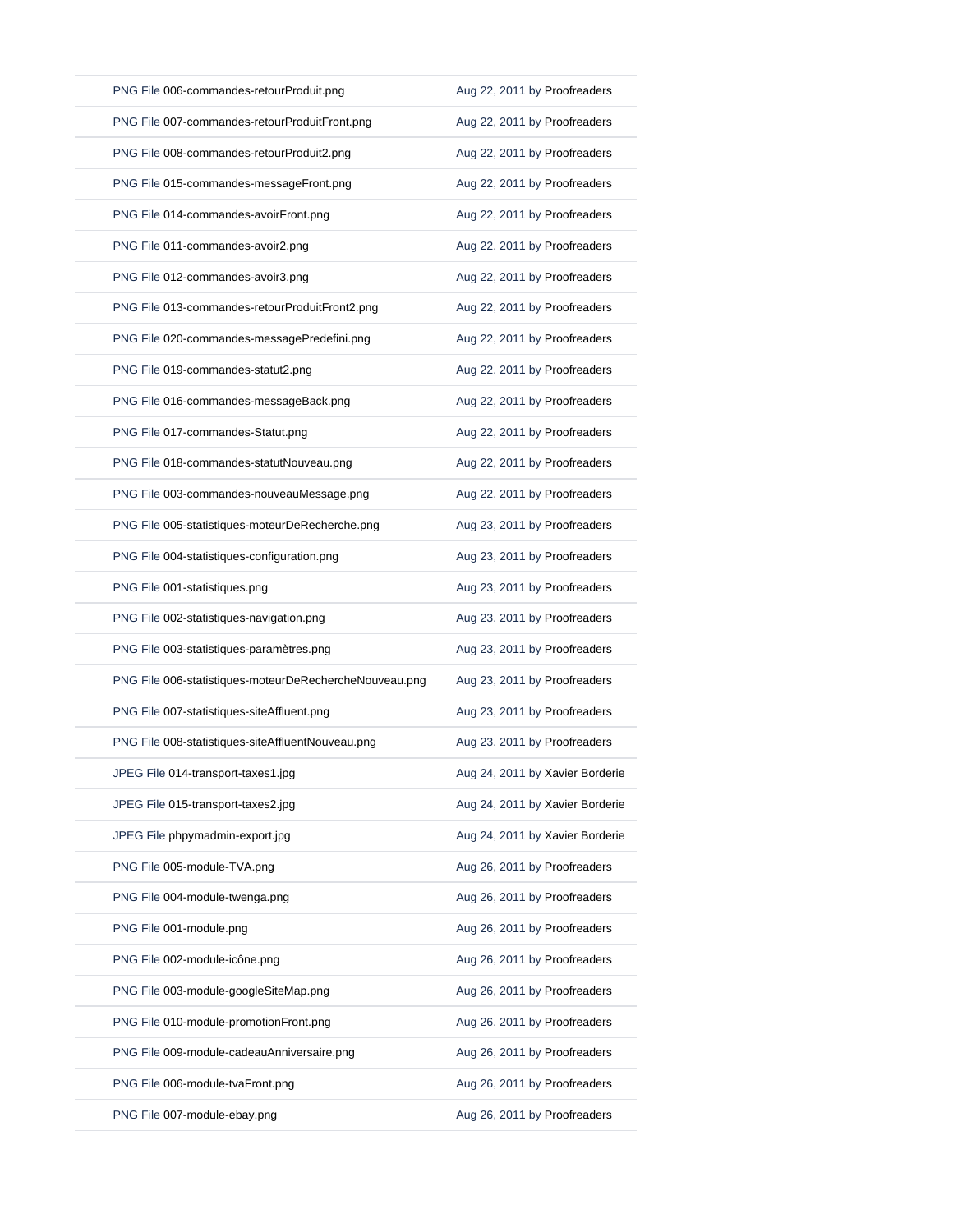| PNG File 008-module-importDeBoutique.png       | Aug 26, 2011 by Proofreaders |
|------------------------------------------------|------------------------------|
| PNG File 015-module-prestaShopSecurity2.png    | Aug 26, 2011 by Proofreaders |
| PNG File 014-module-prestaShopSecurity.png     | Aug 26, 2011 by Proofreaders |
| PNG File 011-module-promotionConfiguration.png | Aug 26, 2011 by Proofreaders |
| PNG File 012-module-programmeFidelite.png      | Aug 26, 2011 by Proofreaders |
| PNG File 013-module-fianet.png                 | Aug 26, 2011 by Proofreaders |
| PNG File 020-module-ekomi.png                  | Aug 26, 2011 by Proofreaders |
| PNG File 019-module-criteo.png                 | Aug 26, 2011 by Proofreaders |
| PNG File 017-module-trustedShops.png           | Aug 26, 2011 by Proofreaders |
| PNG File 018-module-blocPublicite.png          | Aug 26, 2011 by Proofreaders |
| PNG File 025-module-alerteEmail.png            | Aug 26, 2011 by Proofreaders |
| PNG File 024-module-parrainageFront.png        | Aug 26, 2011 by Proofreaders |
| PNG File 021-module-relanceClient.png          | Aug 26, 2011 by Proofreaders |
| PNG File 022-module-googleAdsense.png          | Aug 26, 2011 by Proofreaders |
| PNG File 023-module-programmeParrainage.png    | Aug 26, 2011 by Proofreaders |
| PNG File 030-module-installerTheme3.png        | Aug 26, 2011 by Proofreaders |
| PNG File 029-module-installerTheme2.png        | Aug 26, 2011 by Proofreaders |
| PNG File 026-module-newsletter.png             | Aug 26, 2011 by Proofreaders |
| PNG File 027-module-importerTheme.png          | Aug 26, 2011 by Proofreaders |
|                                                |                              |
| PNG File 028-module-installerTheme.png         | Aug 26, 2011 by Proofreaders |
| PNG File 035-module-regenererMiniature.png     | Aug 26, 2011 by Proofreaders |
| PNG File 034-module-filigrane.png              | Aug 26, 2011 by Proofreaders |
| PNG File 031-module-exporterTheme.png          | Aug 26, 2011 by Proofreaders |
| PNG File 032-module-exporterTheme2.png         | Aug 26, 2011 by Proofreaders |
| PNG File 033-module-smsTm4b.png                | Aug 26, 2011 by Proofreaders |
| PNG File 040-module-soColissimo.png            | Aug 26, 2011 by Proofreaders |
| PNG File 039-module-mondialRelay.png           | Aug 26, 2011 by Proofreaders |
| PNG File 036-module-livraisonFront.png         | Aug 26, 2011 by Proofreaders |
| PNG File 037-module-dateDeLivraison.png        | Aug 26, 2011 by Proofreaders |
| PNG File 038-module-fedEx.png                  | Aug 26, 2011 by Proofreaders |
| PNG File 045-module-blocLien.png               | Aug 26, 2011 by Proofreaders |
| PNG File 044-module-geolocalisation.png        | Aug 26, 2011 by Proofreaders |
| PNG File 041-module-UPS.png                    | Aug 26, 2011 by Proofreaders |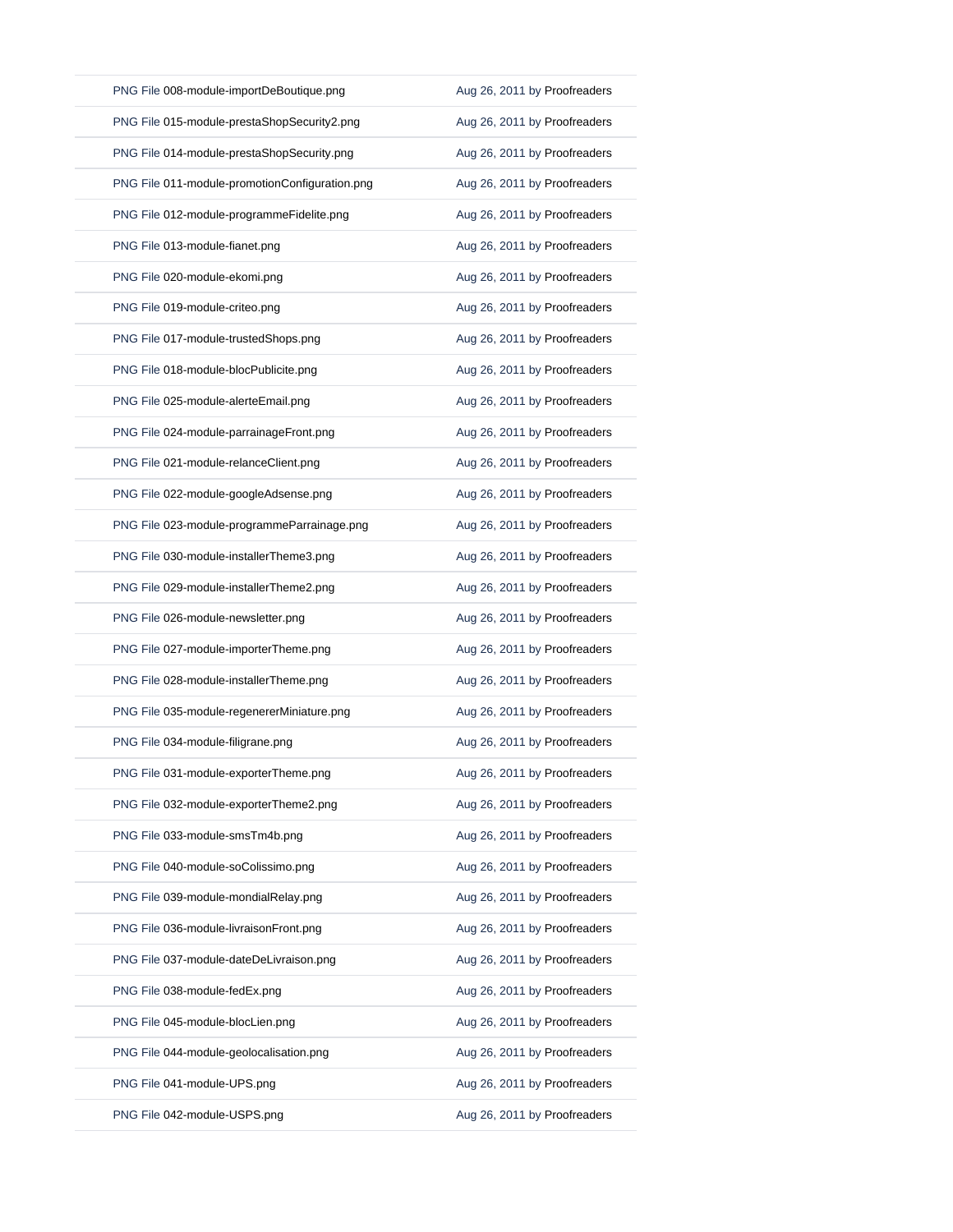| PNG File 043-module-meilleurFabricantStat.png | Aug 26, 2011 by Proofreaders |
|-----------------------------------------------|------------------------------|
| PNG File 050-module-blocTag.png               | Aug 26, 2011 by Proofreaders |
| PNG File 049-module-blocFournisseur.png       | Aug 26, 2011 by Proofreaders |
| PNG File 046-module-newsletter.png            | Aug 26, 2011 by Proofreaders |
| PNG File 047-module-blocLogo.png              | Aug 26, 2011 by Proofreaders |
| PNG File 048-module-blocFluxRss.png           | Aug 26, 2011 by Proofreaders |
| PNG File 055-module-fiaNet.png                | Aug 26, 2011 by Proofreaders |
| PNG File 054-module-texteAccueilFront.png     | Aug 26, 2011 by Proofreaders |
| PNG File 051-module-blocProduitDejaVu.png     | Aug 26, 2011 by Proofreaders |
| PNG File 052-module-venteCroisée.png          | Aug 26, 2011 by Proofreaders |
| PNG File 053-module-textePageAccueil.png      | Aug 26, 2011 by Proofreaders |
| PNG File 060-module-memeCategorie.png         | Aug 26, 2011 by Proofreaders |
| PNG File 059-module-commentaireProduit.png    | Aug 26, 2011 by Proofreaders |
| PNG File 056-module-produitPhare.png          | Aug 26, 2011 by Proofreaders |
| PNG File 057-module-iAdvize.png               | Aug 26, 2011 by Proofreaders |
| PNG File 058-module-liveZilla.png             | Aug 26, 2011 by Proofreaders |
| PNG File 064-module-monCompte.png             | Aug 26, 2011 by Proofreaders |
| PNG File 061-module-InfobulleProduit.png      | Aug 26, 2011 by Proofreaders |
| PNG File 062-module-reverso.png               | Aug 26, 2011 by Proofreaders |
| PNG File 063-module-catalogueTheme.png        | Aug 26, 2011 by Proofreaders |
| PNG File 070-module-liveEdit.png              | Aug 26, 2011 by Proofreaders |
| PNG File 068-module-position.png              | Aug 26, 2011 by Proofreaders |
| PNG File 065-module-monCompte2.png            | Aug 26, 2011 by Proofreaders |
| PNG File 066-module-theme.png                 | Aug 26, 2011 by Proofreaders |
| PNG File 067-module-theme2.png                | Aug 26, 2011 by Proofreaders |
| PNG File 071-module-liveEditFront.png         | Aug 26, 2011 by Proofreaders |
| PNG File 072-module-liveEditFront2.png        | Aug 26, 2011 by Proofreaders |
| PNG File 073-module-transplanterUnModule.png  | Aug 26, 2011 by Proofreaders |
| PNG File 074-module-grefferUnModule.png       | Aug 26, 2011 by Proofreaders |
| PNG File 069-module-theme3.png                | Aug 26, 2011 by Proofreaders |
| PNG File 005-employeNouveau.png               | Aug 29, 2011 by Proofreaders |
| PNG File 004-employe-profilNouveau.png        | Aug 29, 2011 by Proofreaders |
| PNG File 001-employe.png                      | Aug 29, 2011 by Proofreaders |
| PNG File 002-employeOption.png                | Aug 29, 2011 by Proofreaders |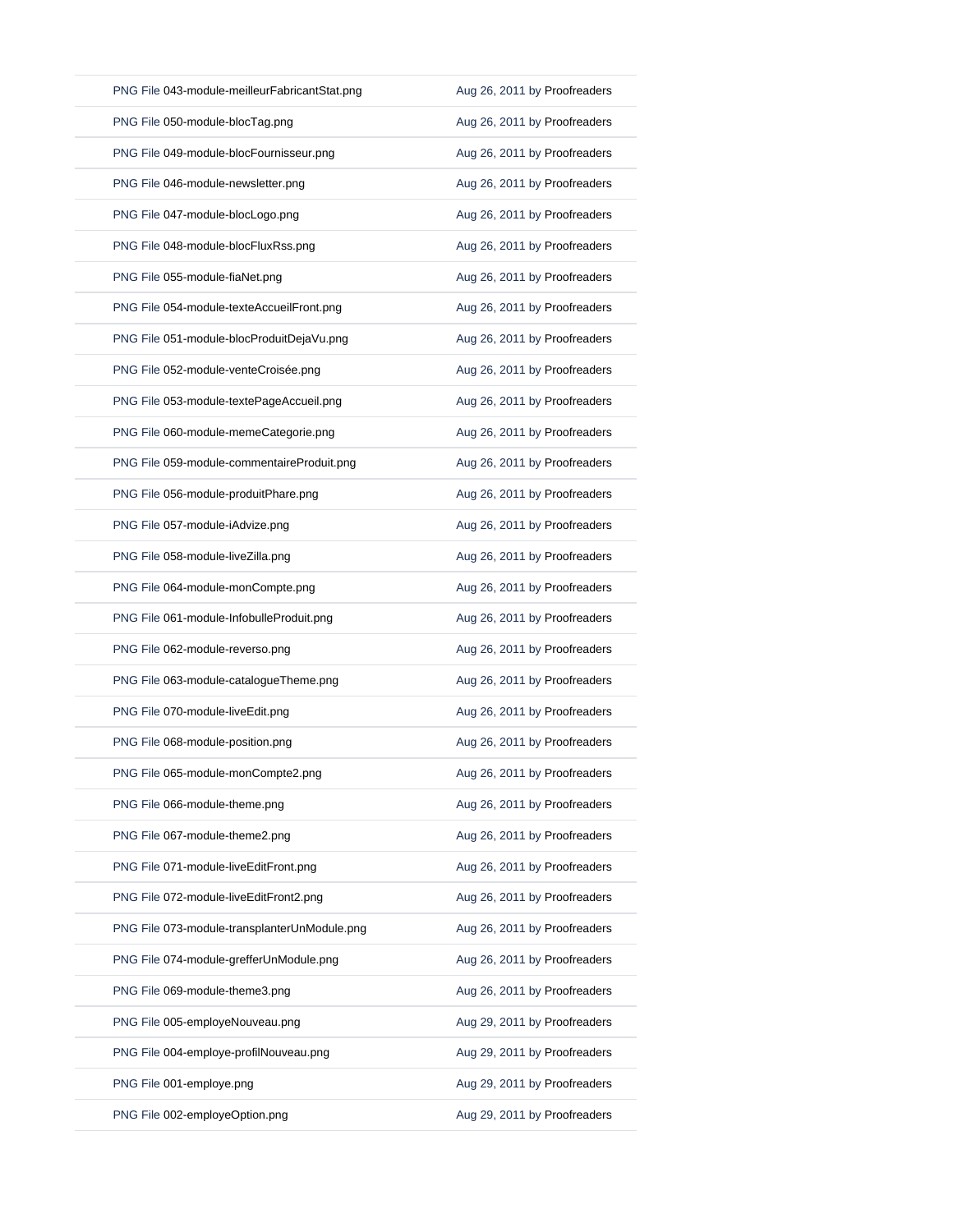| PNG File 003-employe-profil.png                  | Aug 29, 2011 by Proofreaders    |
|--------------------------------------------------|---------------------------------|
| PNG File 010-employe-contact.png                 | Aug 29, 2011 by Proofreaders    |
| PNG File 009-employe-contactFront.png            | Aug 29, 2011 by Proofreaders    |
| PNG File 006-employe-onglet.png                  | Aug 29, 2011 by Proofreaders    |
| PNG File 007-employe-ongletPosition.png          | Aug 29, 2011 by Proofreaders    |
| PNG File 008-employe-ongletNouveau.png           | Aug 29, 2011 by Proofreaders    |
| PNG File 014-employe-SAVmessage.png              | Aug 29, 2011 by Proofreaders    |
| PNG File 011-employe-contactOptions.png          | Aug 29, 2011 by Proofreaders    |
| PNG File 012-employe-contactNouveau.png          | Aug 29, 2011 by Proofreaders    |
| PNG File 013-employe-SAV.png                     | Aug 29, 2011 by Proofreaders    |
| PNG File prefs001-general.png                    | Sep 14, 2011 by Xavier Borderie |
| PNG File prefs002-coordonnees.png                | Sep 14, 2011 by Xavier Borderie |
| PNG File prefs003-apparence.png                  | Sep 14, 2011 by Xavier Borderie |
| PNG File prefs004-apparence-themes.png           | Sep 14, 2011 by Xavier Borderie |
| PNG File prefs005-apparence-directAddons.png     | Sep 14, 2011 by Xavier Borderie |
| PNG File prefs006-urlList.png                    | Sep 14, 2011 by Xavier Borderie |
| PNG File prefs007-urlAddNew.png                  | Sep 14, 2011 by Xavier Borderie |
| PNG File prefs008-urlConfiguration.png           | Sep 14, 2011 by Xavier Borderie |
| PNG File prefs009-produits.png                   | Sep 14, 2011 by Xavier Borderie |
| PNG File prefs010-emailAdresse.png               | Sep 14, 2011 by Xavier Borderie |
| PNG File prefs011-emailSMTP.png                  | Sep 14, 2011 by Xavier Borderie |
| PNG File prefs012-email-essaiConfig.png          | Sep 14, 2011 by Xavier Borderie |
| PNG File prefs013-alias-liste.png                | Sep 14, 2011 by Xavier Borderie |
| PNG File prefs014-alias-ajout.png                | Sep 14, 2011 by Xavier Borderie |
| PNG File prefs015-images-listeTailles.png        | Sep 14, 2011 by Xavier Borderie |
| PNG File prefs016-images-nouvelleTaille.png      | Sep 14, 2011 by Xavier Borderie |
| PNG File prefs017-images-regenerer.png           | Sep 14, 2011 by Xavier Borderie |
| PNG File prefs018-bdd-params.png                 | Sep 14, 2011 by Xavier Borderie |
| PNG File prefs018-bdd-tables.png                 | Sep 14, 2011 by Xavier Borderie |
| PNG File prefs019-localisation-unites.png        | Sep 14, 2011 by Xavier Borderie |
| PNG File prefs020-localisation-import-avance.png | Sep 14, 2011 by Xavier Borderie |
| PNG File prefs021-recherche-indexation.png       | Sep 14, 2011 by Xavier Borderie |
|                                                  |                                 |
| PNG File prefs022-recherche-reglages.png         | Sep 14, 2011 by Xavier Borderie |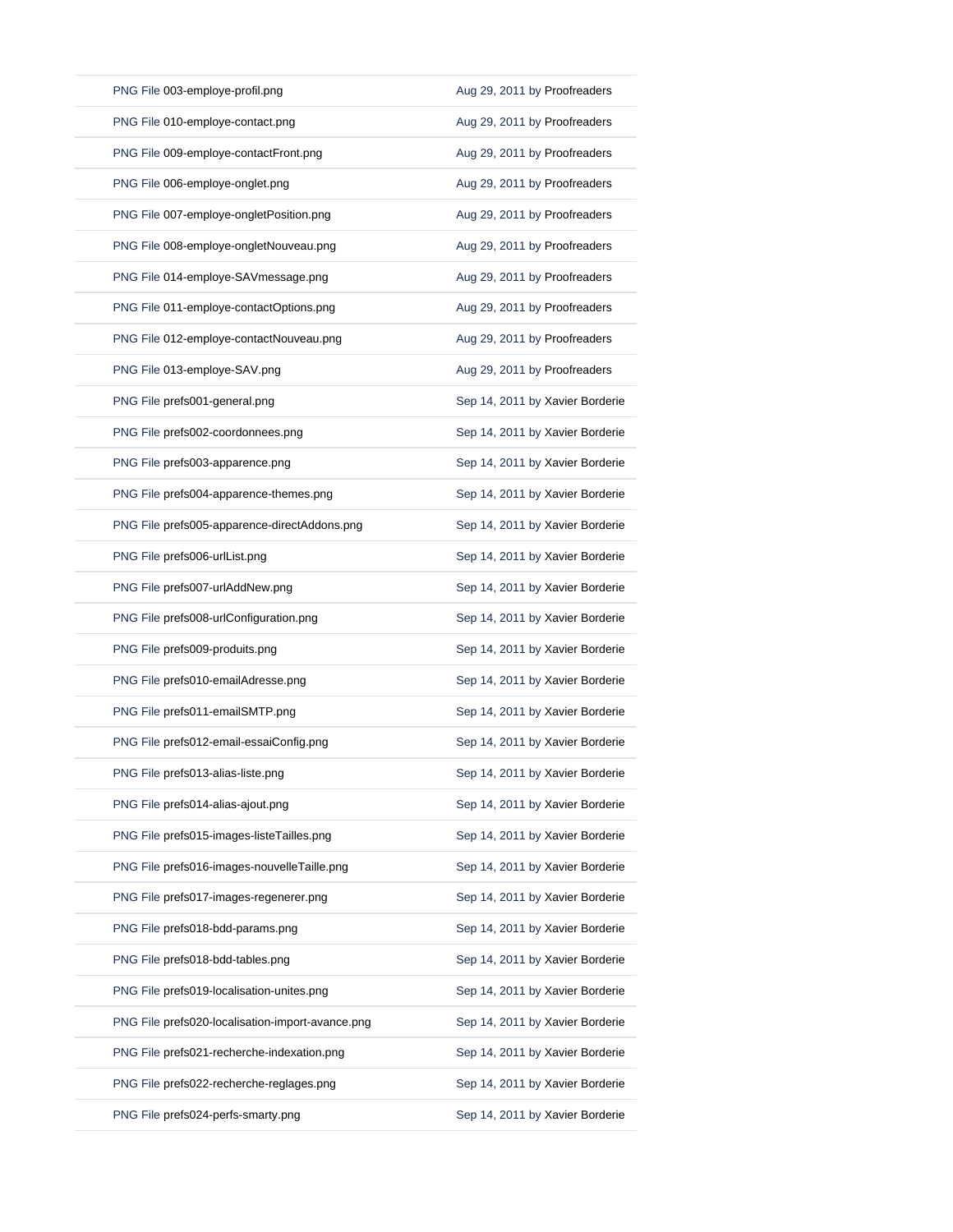| PNG File prefs023-recherche-poids.png        | Sep 14, 2011 by Xavier Borderie |
|----------------------------------------------|---------------------------------|
| PNG File prefs025-perfs-ccc.png              | Sep 14, 2011 by Xavier Borderie |
| PNG File prefs026-perfs-chiffrement.png      | Sep 14, 2011 by Xavier Borderie |
| PNG File prefs027-perfs-cache.png            | Sep 14, 2011 by Xavier Borderie |
| PNG File prefs028-geoloc-options.png         | Sep 14, 2011 by Xavier Borderie |
| PNG File prefs029-geoloc-reglage.png         | Sep 14, 2011 by Xavier Borderie |
| PNG File prefs030-geoloc-adressesIP.png      | Sep 14, 2011 by Xavier Borderie |
| PNG File outils001-langues-homeList.png      | Sep 14, 2011 by Xavier Borderie |
| PNG File outils002-langues-addNew.png        | Sep 14, 2011 by Xavier Borderie |
| PNG File outils003-languesFO.png             | Sep 14, 2011 by Xavier Borderie |
| PNG File outils004-trad-home.png             | Sep 14, 2011 by Xavier Borderie |
| PNG File outils005-trad-modifier.png         | Sep 14, 2011 by Xavier Borderie |
| PNG File outils006-trad-formulaireModif.png  | Sep 14, 2011 by Xavier Borderie |
| PNG File outils007-trad-suggestionGoogle.png | Sep 14, 2011 by Xavier Borderie |
| PNG File outils008-accesrapide-menuBO.png    | Sep 14, 2011 by Xavier Borderie |
| PNG File outils009-accesrapide-liste.png     | Sep 14, 2011 by Xavier Borderie |
| PNG File outils010-accesrapide-addNew.png    | Sep 14, 2011 by Xavier Borderie |
| PNG File outils011-import-formulaire.png     | Sep 14, 2011 by Xavier Borderie |
| PNG File outils012-import-config.png         | Sep 14, 2011 by Xavier Borderie |
| PNG File outils013-import-donnees.png        | Sep 14, 2011 by Xavier Borderie |
| PNG File outils014-import-configSave.png     | Sep 14, 2011 by Xavier Borderie |
| PNG File outils015-ssdomaine-home.png        | Sep 14, 2011 by Xavier Borderie |
| PNG File outils016-ssdomaine-addNew.png      | Sep 14, 2011 by Xavier Borderie |
| PNG File outils017-backup-listeOptions.png   | Sep 14, 2011 by Xavier Borderie |
| PNG File outils018-backup-notif.png          | Sep 14, 2011 by Xavier Borderie |
| PNG File outils019-cms-FO.png                | Sep 14, 2011 by Xavier Borderie |
| PNG File outils020-cms-pagesInCatList.png    | Sep 14, 2011 by Xavier Borderie |
| PNG File outils021-cms-pageAddNew.png        | Sep 14, 2011 by Xavier Borderie |
| PNG File outils022-cms-pageExemple.png       | Sep 14, 2011 by Xavier Borderie |
| PNG File outils023-generateurs-htaccess.png  | Sep 14, 2011 by Xavier Borderie |
| PNG File outils024-generateurs-robots.png    | Sep 14, 2011 by Xavier Borderie |
| PNG File outils025-magasins-carteFO.png      | Sep 14, 2011 by Xavier Borderie |
| PNG File outils026-magasins-lienCarteFO.png  | Sep 14, 2011 by Xavier Borderie |
| PNG File outils027-magasins-params.png       | Sep 14, 2011 by Xavier Borderie |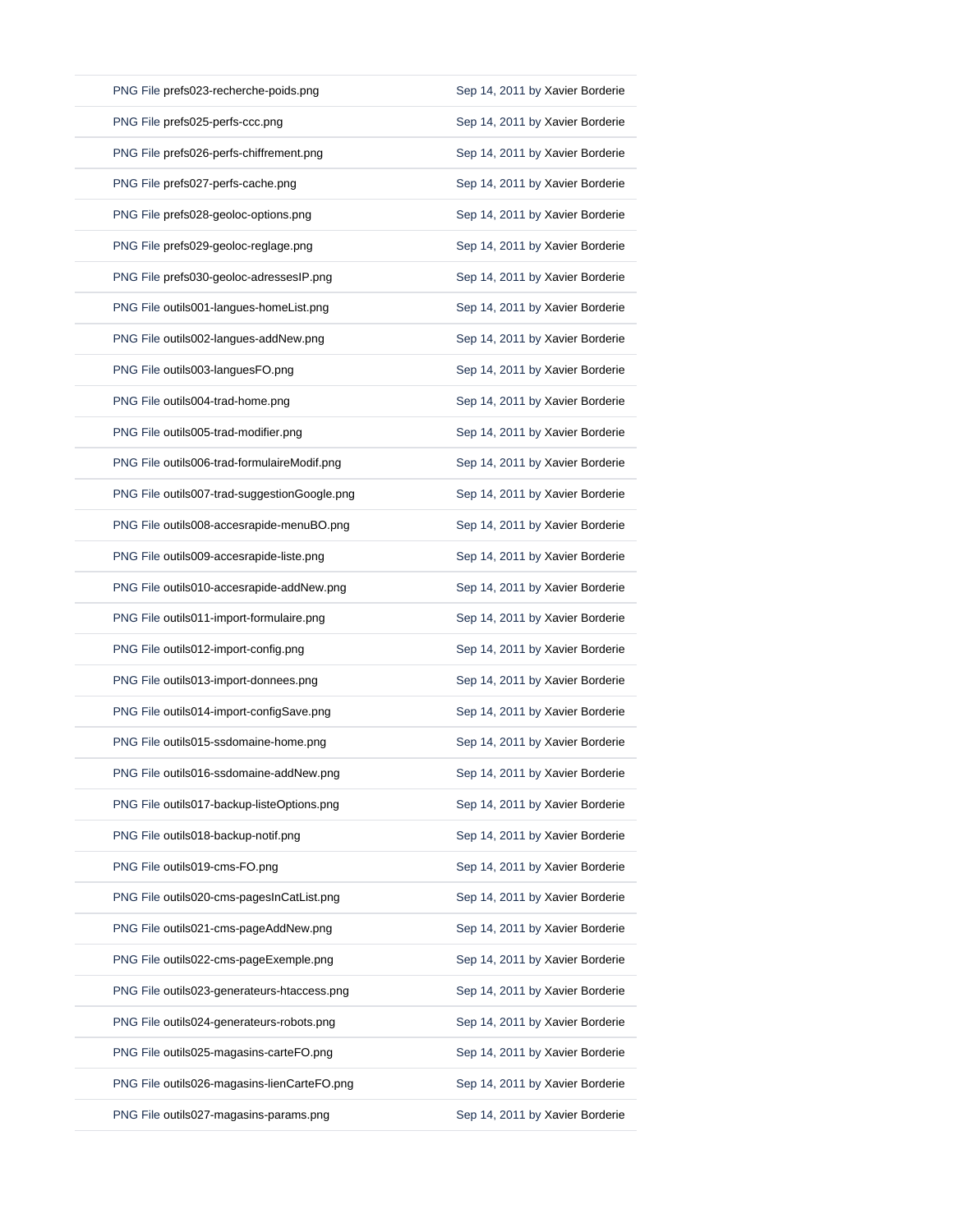| PNG File outils028-magasins-liste.png         | Sep 14, 2011 by Xavier Borderie |
|-----------------------------------------------|---------------------------------|
| PNG File outils029-magasins-addNew.png        | Sep 14, 2011 by Xavier Borderie |
| PNG File outils030-magasins-carteDetailFO.png | Sep 14, 2011 by Xavier Borderie |
| PNG File outils31-informations.png            | Sep 14, 2011 by Xavier Borderie |
| PNG File outils32-webservice-config.png       | Sep 14, 2011 by Xavier Borderie |
| PNG File outils033-webservice-addNew.png      | Sep 14, 2011 by Xavier Borderie |
| PNG File outils033-webservice-liste.png       | Sep 14, 2011 by Xavier Borderie |
| PNG File outils034-log-liste.png              | Sep 14, 2011 by Xavier Borderie |
| PNG File outils35-log-emails.png              | Sep 14, 2011 by Xavier Borderie |
| PNG File outils036-maj-configActuelle.png     | Sep 14, 2011 by Xavier Borderie |
| PNG File outils037-maj-options.png            | Sep 14, 2011 by Xavier Borderie |
| PNG File outils038-maj-bouton.png             | Sep 14, 2011 by Xavier Borderie |
| PNG File outils039-maj-notif.png              | Sep 14, 2011 by Xavier Borderie |
| PNG File outils040-maj-rollback.png           | Sep 14, 2011 by Xavier Borderie |
| PNG File outils041-maj-rollbackNotif.png      | Sep 14, 2011 by Xavier Borderie |
| PNG File gdd001-telechargement.png            | Sep 27, 2011 by Xavier Borderie |
| PNG File gdd002-filezilla.png                 | Sep 27, 2011 by Xavier Borderie |
| PNG File gdd003-filezilla-sites.png           | Sep 27, 2011 by Xavier Borderie |
| PNG File gdd004-filezilla-upload.png          | Sep 27, 2011 by Xavier Borderie |
| PNG File gdd006-install01.png                 | Sep 27, 2011 by Xavier Borderie |
| PNG File gdd007-install02.png                 | Sep 27, 2011 by Xavier Borderie |
| PNG File gdd008-filezilla-permissions.png     | Sep 27, 2011 by Xavier Borderie |
| PNG File gdd009-install03.png                 | Sep 27, 2011 by Xavier Borderie |
| PNG File gdd010-install04.png                 | Sep 27, 2011 by Xavier Borderie |
| PNG File gdd011-install05.png                 | Sep 27, 2011 by Xavier Borderie |
| JPEG File banner_fr_install_15mins.jpg        | Sep 27, 2011 by Xavier Borderie |
| PNG File maj001-filezilla.png                 | Sep 28, 2011 by Xavier Borderie |
| PNG File maj002-desactiver-ip.png             | Sep 28, 2011 by Xavier Borderie |
| PNG File maj003-mon-ip.png                    | Sep 28, 2011 by Xavier Borderie |
| PNG File maj004-phpmyadmin-export.png         | Sep 28, 2011 by Xavier Borderie |
| PNG File maj005-export-trad.png               | Sep 28, 2011 by Xavier Borderie |
| PNG File maj006-remplacement-dossier.png      | Sep 28, 2011 by Xavier Borderie |
| PNG File maj007-remplacement-fichiers.png     | Sep 28, 2011 by Xavier Borderie |
| PNG File maj008-filezilla-upload.png          | Sep 28, 2011 by Xavier Borderie |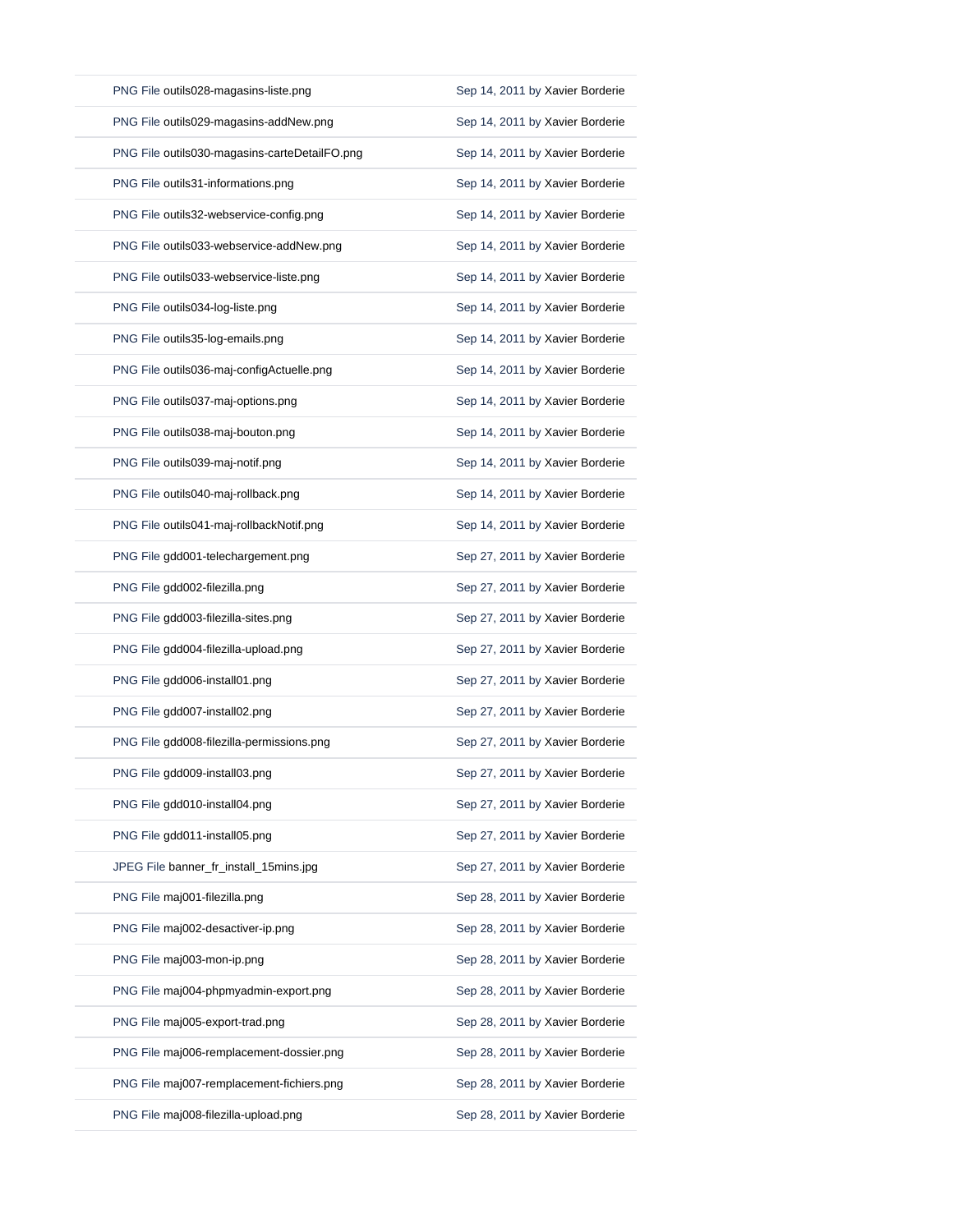| PNG File maj009-install01.png             | Sep 28, 2011 by Xavier Borderie |
|-------------------------------------------|---------------------------------|
| PNG File maj010-install02.png             | Sep 28, 2011 by Xavier Borderie |
| PNG File maj011-install03.png             | Sep 28, 2011 by Xavier Borderie |
| PNG File maj012-install04.png             | Sep 28, 2011 by Xavier Borderie |
| PNG File maj013-tradImport.png            | Sep 28, 2011 by Xavier Borderie |
| PNG File maj014-configURL.png             | Sep 28, 2011 by Xavier Borderie |
| PNG File maj015-activerBoutique.png       | Sep 28, 2011 by Xavier Borderie |
| PNG File maj016-importSQL.png             | Sep 28, 2011 by Xavier Borderie |
| PNG File architecture_transmission.png    | Oct 04, 2011 by Xavier Borderie |
| PNG File architecture_3tiers.png          | Oct 04, 2011 by Xavier Borderie |
| PNG File architecture_modulaire.png       | Oct 04, 2011 by Xavier Borderie |
| PNG File 075-module-fromAjoutModule.png   | Oct 26, 2011 by Xavier Borderie |
| PNG File gdd005-phpmyadmin.png            | Nov 15, 2011 by Xavier Borderie |
| PNG File fo005-blocCategories.png         | Jan 23, 2012 by Xavier Borderie |
| PNG File fo004-blocMonCompte.png          | Jan 23, 2012 by Xavier Borderie |
| PNG File fo002-entete.png                 | Jan 23, 2012 by Xavier Borderie |
| PNG File fo003-piedDePager.png            | Jan 23, 2012 by Xavier Borderie |
| PNG File fo010-introCentrale.png          | Jan 23, 2012 by Xavier Borderie |
| PNG File fo009-colonneDroite.png          | Jan 23, 2012 by Xavier Borderie |
| PNG File fo006-blocTags.png               | Jan 23, 2012 by Xavier Borderie |
| PNG File fo007-blocFabricants.png         | Jan 23, 2012 by Xavier Borderie |
| PNG File fo008-blocPanier.png             | Jan 23, 2012 by Xavier Borderie |
| PNG File fo015-comparaisonProduits.png    | Jan 23, 2012 by Xavier Borderie |
| PNG File fo014-triProduits.png            | Jan 23, 2012 by Xavier Borderie |
| PNG File fo011-accueilProduitsPhares.png  | Jan 23, 2012 by Xavier Borderie |
| PNG File fo012-categoryPage.png           | Jan 23, 2012 by Xavier Borderie |
| PNG File fo013-imageMapIpod.png           | Jan 23, 2012 by Xavier Borderie |
| PNG File fo020-pageCreationCompte.png     | Jan 23, 2012 by Xavier Borderie |
| PNG File fo019-recapCommande.png          | Jan 23, 2012 by Xavier Borderie |
| PNG File fo016-pageProduit.png            | Jan 23, 2012 by Xavier Borderie |
| PNG File fo017-ficheTechnique.png         | Jan 23, 2012 by Xavier Borderie |
| PNG File fo018-pageAuthentification.png   | Jan 23, 2012 by Xavier Borderie |
| PNG File fo025-pageConfirmation.png       | Jan 23, 2012 by Xavier Borderie |
| PNG File fo024-pageConfirmationFinale.png | Jan 23, 2012 by Xavier Borderie |